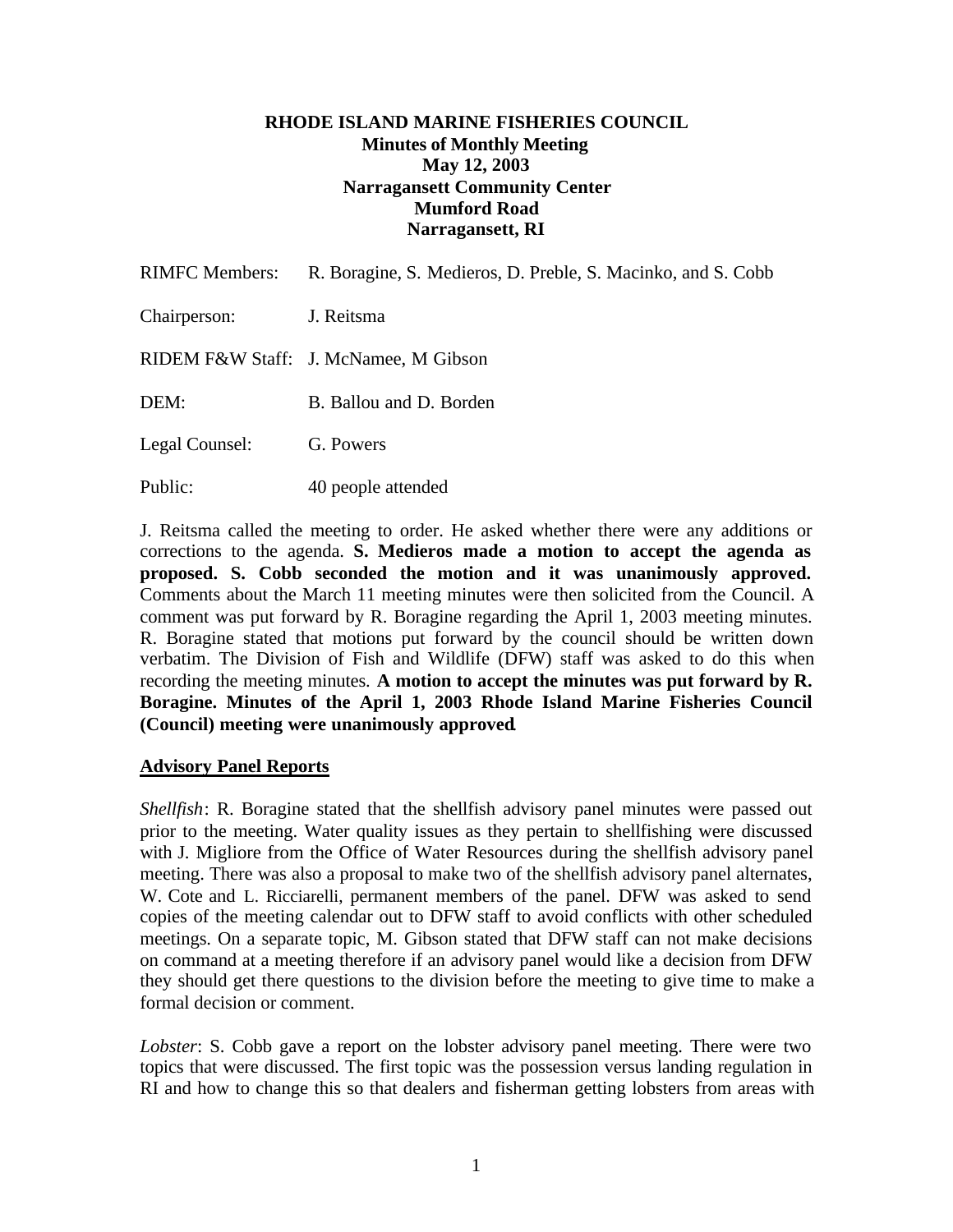different legal gauge sizes could land their lobsters in RI. The second topic was the legality of the dockside sale of lobsters in RI. The council decided to have discussions on these topics at this time instead of waiting until further in the agenda. M. Gibson discussed the emergency regulations which were filed to enact an exemption certificate for both dealers and fishermen who are legally catching lobsters in management areas which allow for a smaller gauge size than is currently allowed by Rhode Island regulations. J. Reitsma stated that the enforcement issues associated with this are a problem and the Division of Enforcement will have to tighten up there current practices as far as license suspensions for non-compliance with the stated regulations associated with the exemption certificate. B. Ballou then discussed the dockside sale of lobsters. He stated that the department of health has given an informal statement that the dockside sale of live lobsters will be allowed with the stipulation that the person selling the lobsters has obtained a valid Rhode Island dealers license.

### **New Business**

*2003 legislative proposals relating to marine fisheries*: B. Ballou stated that there are six proposals currently before the general assembly regarding marine fisheries. They consist of a proposal to ban seining and trawling within 1 mile of the coast, a change to the current shellfish license regulations, aquaculture legislation, and two other issues which he deferred to S. Medieros, a fish trap proposal and the freedom to fish act. S. Medieros gave a statement about the freedom to fish act and the fish trap proposal. He stated that these proposals had been put forward before but had new language within them. S. Cobb made a statement about language within the freedom to fish act. It states that information should be based on sound scientific information but he felt it should state instead that information should be "based on the best current scientific evidence". D. Preble made a statement about the wording within another section of the freedom to fish act. It was decided that the language was based on an existing statute and was valid. R. Boragine asked a question about revocation of the free shellfish license to residents over 65 years of age. He went on to state that the proposal to further reduce the age to 60 would create a problem with controlling effort in the fishery. D. Preble went on to state that the way the proposal is worded, it would allow for a free commercial license to anyone over the age of 60, not just a shellfishing commercial license. M. Gibson made a statement that allowing for more unregulated effort into any fishery would create problems given the current status of Rhode Island fisheries in general. J. Reitsma agreed with this statement and stated that the Department of Environmental Management (DEM) would indeed oppose this proposal. There was a question from the audience regarding the proposal to ban trawling and seining within 1 mile of the coast of Rhode Island. He wanted to know the DEMs position on this proposal. D. Borden stated that the Division of Fish and Wildlife opposes this proposal. An audience member asked about the aquaculture proposal. He stated that he supported the bill with regard to its stiffer penalties for theft, but stated that some portions of the bill allow for greater theft to take place. B. Ballou clarified that the DEM was still looking in to certain portions of the bill due to the same concerns as those expressed by the audience member. R. Boragine stated that one of the other aquaculture bills has some similar problems associated with it. M. Marchetti asked for the DEMs position on the fish trap proposal. J. Reitsma spoke to the management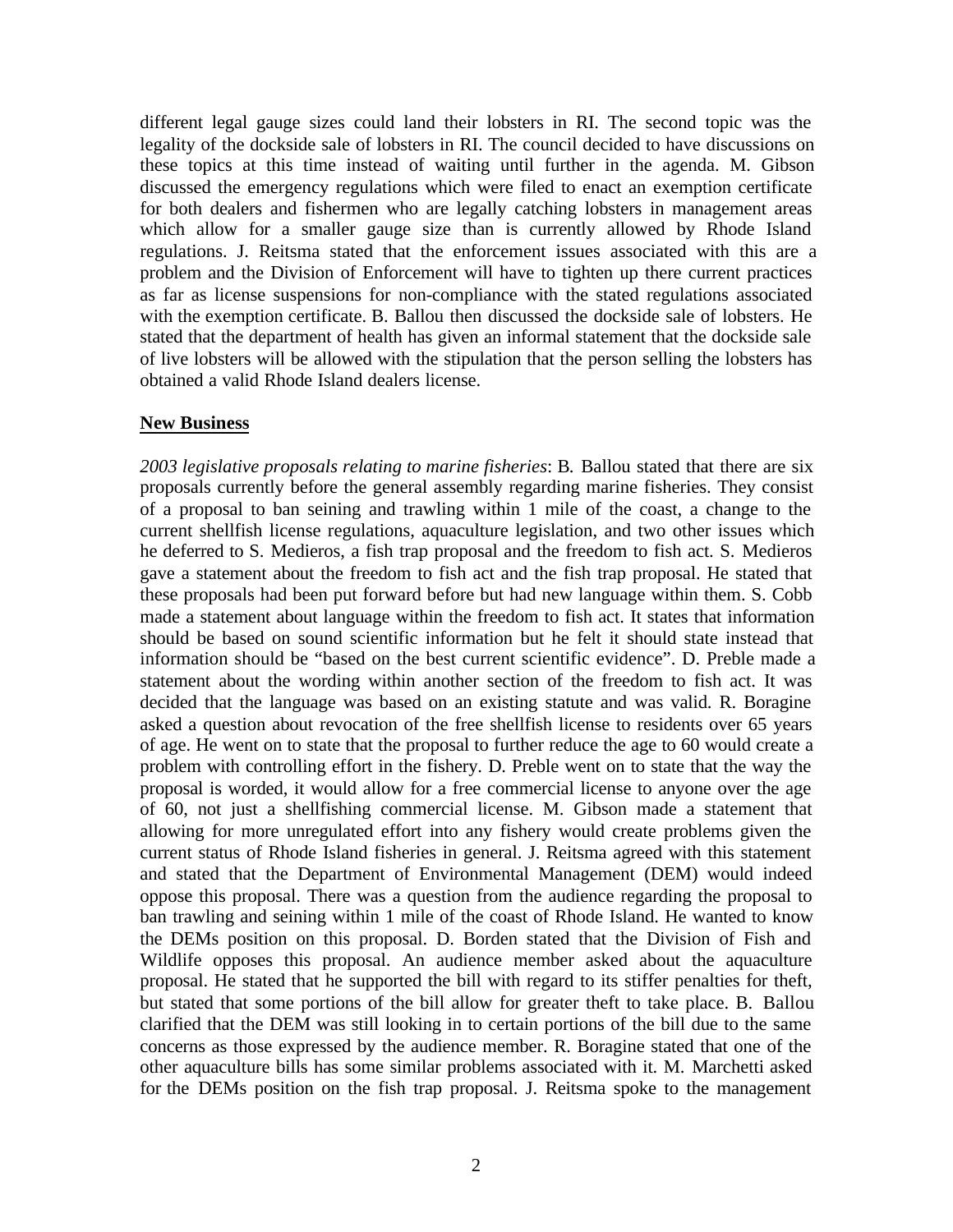plan portion of the fish trap proposal. The council decided to treat the preceding discussion on legislative proposals as just a discussion therefore they did not take action on any of the issues.

*Proposal to expand existing aquaculture lease operation*: M. Gibson stated that the person submitting the application was present to answer any of the Council's questions. He went on to state that the application was included in the meeting packet along with a statement of approval from A. Ganz of the DFW. **R. Boragine made motion to approve the application. This was seconded by D. Preble. The motion was approved unanimously by the council.**

*Update on revising aquaculture permitting process*: J. Reitsma stated that CRMC and DEM had been working together and have come up with a new policy which streamlines the application process for aquaculture project applicants. He solicited questions from the audience on this subject but there were none.

# **Old Business**

*Dockside sale of marine species issue*: The dockside sale of lobster had been discussed earlier in the meeting therefore D. Preble gave a statement about the dockside sale of finfish. There had been a meeting between the various concerned entities to discuss the topics pertaining to this issue. It was decided at this meeting that selling filleted fish was not going to be possible, selling live fish would be allowable with some policy alterations, and selling fish racks, as long as they were denoted as being sold for bait would be allowable. B. Ballou stated that D. Preble's characterization of the meeting was correct and he further elaborated on D. Preble's statements. Nothing had been done officially at this point but things were far enough along that the Department of Health (DOH) allowed a public statement to be made about these issues. R. Boragine asked B. Ballou to clarify exactly what a person selling live fish would need as far as permits and licenses. B. Ballou could not answer R. Boragine but stated he would look into it. J. Reitsma asked how these new procedures were being implemented. B. Ballou stated that nothing needs to change as far as DEM policy but information needed to be disseminated regarding what licenses were required and what the rules allow or disallow. J. Reitsma stated that DEM and DOH should prepare a joint informational brochure on what was needed to legally sell fish dockside. An audience member asked to have an issue about crossover between selling fish and bait clarified. B. Ballou clarified this. An audience member stated that the sale of histamine producing fish such as tuna or mackerel should be looked at carefully because improper handling of these species can result in major public health problems. Another audience member felt that charter boats were being discriminated against with regard to the selling of bait dockside because other user groups were currently selling bait dockside. J. Reitsma stated that until he had confirmation from DOH on this issue, he would not publicly state that it was legal to sell bait dockside for any user group.

*Groundfish relief fund update*: M. Gibson stated that the grant application was sent to NMFS and was built around a research trust fund. The grant has now been approved and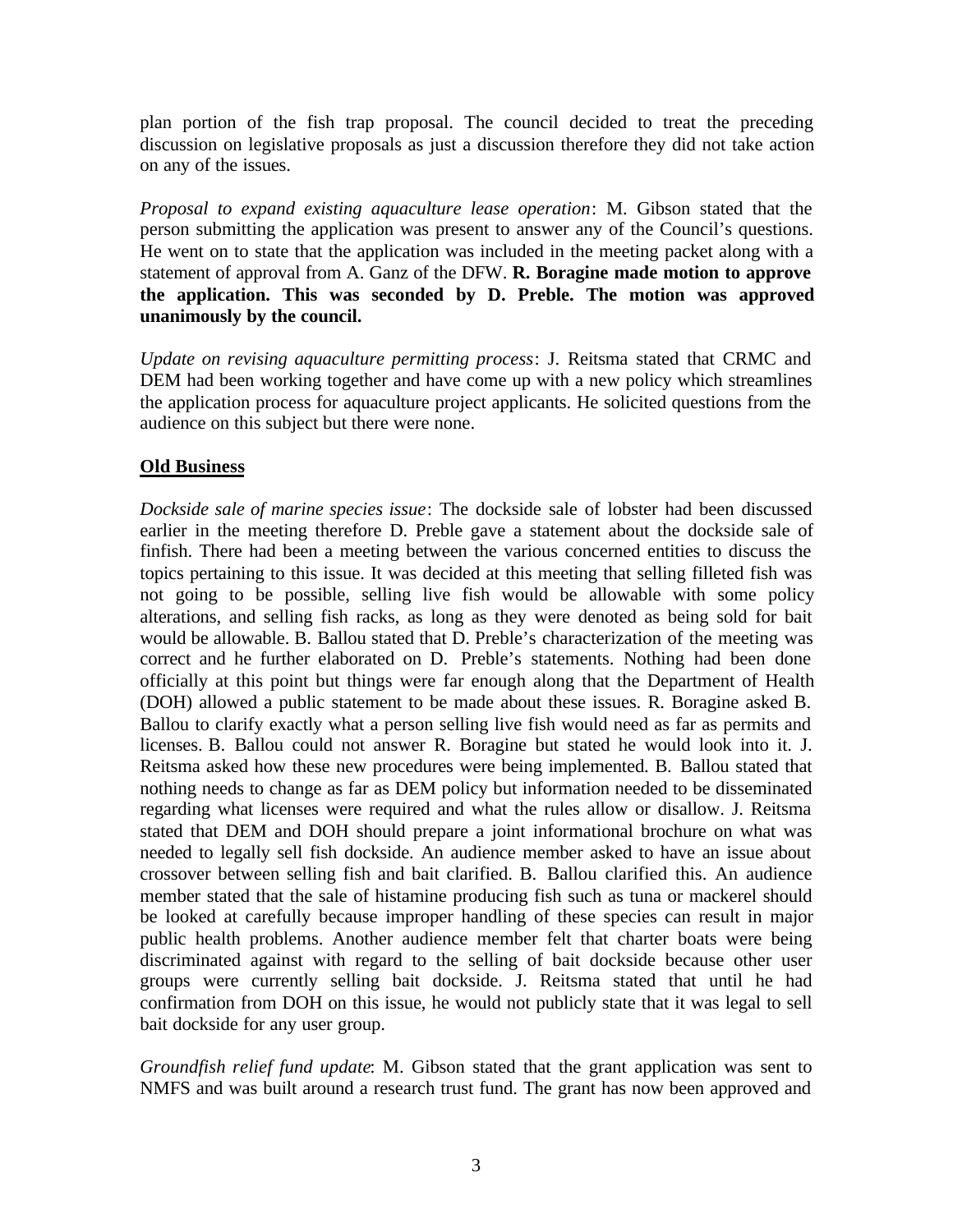the state has been awarded 1.5 million dollars for the research trust fund. Since this has happened, the industry has come forward with a separate questionnaire on what should be done with the grant money. M. Gibson stated that the tone of this questionnaire was mostly negative toward the research grant idea. He went on to say that because of this conflict the department can not move forward with the grant process until some consensus within the industry is reached. J. Reitsma added that he has tried to keep DEM at a distance from this whole process, only functioning as a conduit for the money once industry decided what to do with it. The original process, which came up with the research grant idea, was open and fair, but he also stated that the industry sponsored questionnaire would not be discounted by the department. R. Boragine described the process which took place to arrive at the research grant proposal, stating that it was fair, open to all industry, and representative of the industry as a whole. He also stated that the Rhode Island Marine Fisheries Council (RIMFC) had voted and approved the process which decided on the research grant. J. Kourtesis stated that he felt the process which arrived at the research grant was unfair and did not represent the wishes of the people most affected by the loss of days at sea. He stated that DEM should come up with a survey on what should be done with the money and send it out to all groundfish permit holders in the state of Rhode Island. Another audience member stated that surveying groundfish permit holders is not an accurate way to find out the wishes of the industry because many of the permit holders do not groundfish commercially. J. Carvalho stated that the industry sponsored questionnaire was simple and the results accurately state the wishes of the industry, which was to give the money directly to the fishermen. He also stated that there are other states involved with the groundfish relief fund and they are giving the money directly to the fishermen, therefore there is a successful model to follow while undergoing this process. Another audience member, stating his support was for the research grant, said that if the department does take up a survey on this issue, a meeting should be held to develop what exactly was going to be on the survey. He went on to state that not all permit holders should be eligible for relief money. M. Marchetti supported this statement, going on to say that he is a groundfish permit holder who does not fish for groundfish and does not feel he is entitled to any of the relief money. Another audience member stated that Rhode Island should not lead the way in this case and should follow the lead of Massachusetts and Maine. J. Kourtesis restated his position stating that people who do not fish for groundfish but hold a permit should be eligible for some money because the value of his permit was decreased. J. O'Grady stated that he supports the research grant and the process that was undertaken to arrive at this proposal. J. Reitsma asked the council their position on the situation. The council stated that they support the decision which they made in the past which was support for the research grant proposal. J. Reitsma stated that the congressional delegation would receive all of the information pertaining to this issue including the research grant proposal and also the survey sponsored questionnaire. B. Morris asked for clarification on what the money could be used for. J. Reitsma clarified this for him stating that any research proposals would be fair game but legal action, such as suing, would not be a valid use of the groundfish relief grant money. J. Kourtesis made a statement about the notification for RIMFC meetings being inadequate. J. Reitsma stated we will look in to ways to improve this.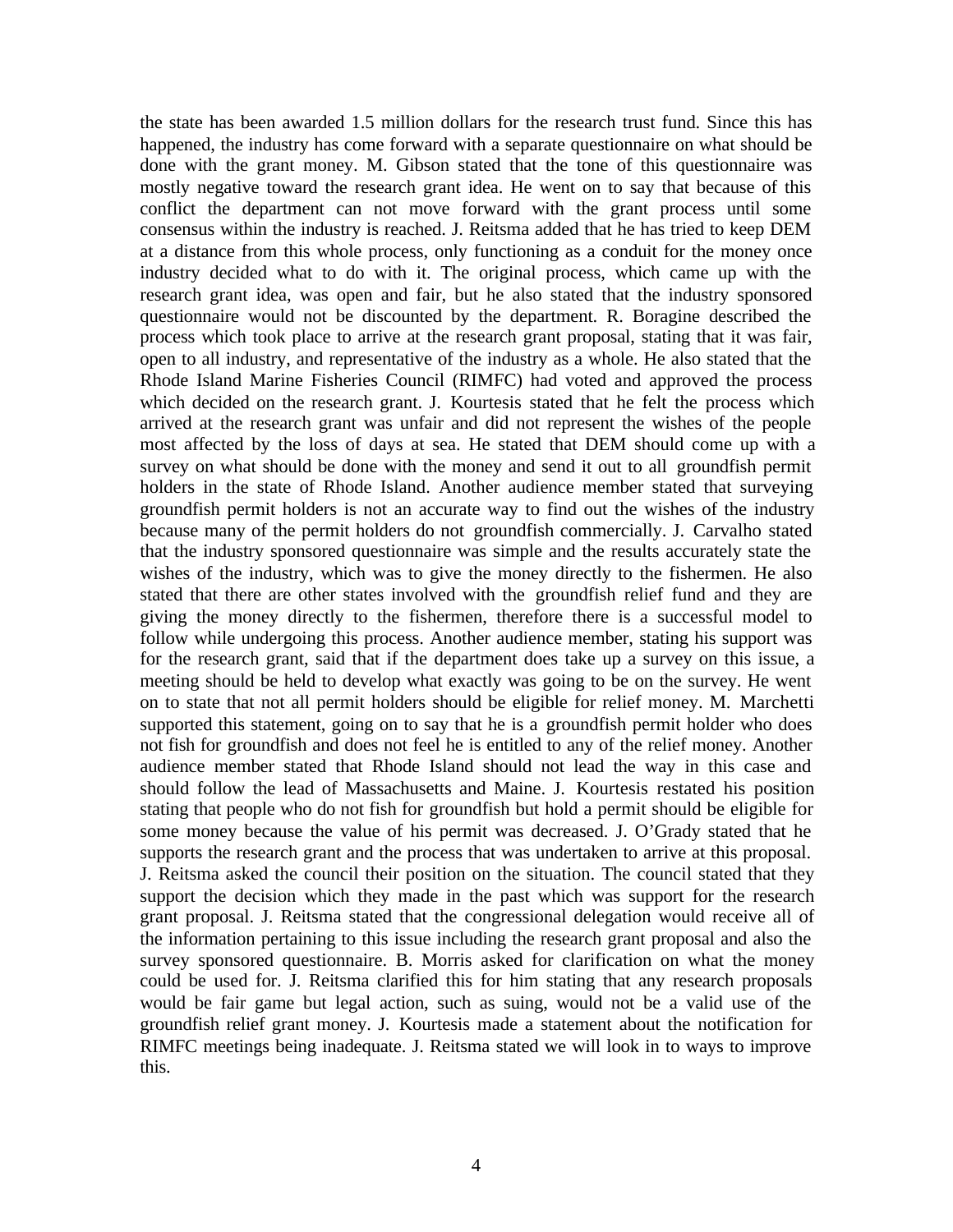*Update on proposal to adopt a commercial season with possession limits for weakfish*: D. Borden stated that we would file the backup weakfish proposal because it would not need a public hearing and it would also be approved by ASMFC, but at the same time the DFW would continue working on the preferred option presented by the advisory panel. The RIMFC did not object to this.

## **Other Business**

*Discussion of May 1 opening to Greenwich Bay shellfishing*: M. Gibson stated that nothing had come forward from the advisory panel to put this opening in place so the DFW had not done anything about it, but now that it was brought forward the DFW could have the opening in place soon. D. Borden stated that all that was needed was a motion from the RIMFC to support this. **D. Borden suggested the following motion: that the RIMFC recommend to the Director to implement the opening as soon as possible. S. Medeiros seconded the motion and it was unanimously approved.**

*Update on lobster area 2 management*: D. Borden spoke about the current problems occurring in the lobster management area 2. There have been some emergency actions which have already been implemented such as vent size increases and gauge size increases. The ASMFC has appointed a PDT which M. Gibson was appointed to. This group has flushed out a number of options which will be presented at the ASMFC June meeting week. The June ASMFC meeting will be crucial because some of these alternatives will begin to be approved by the board to be taken to public hearing. He stated that J. Reitsma, M. Gibson, and the lobster industry representatives have been finalizing Rhode Islands preferred options for action. J. Reitsma added that they had a good meeting between the state and lobster associations which was helpful in producing some constructive options for the state. M. Marchetti stated that RILA was having a meeting which would discuss a number of alternatives including attrition and buy-out programs.

*Exemption program to possess lobsters smaller than area 2 minimum size*: This was discussed previously in the agenda.

*Update on appointments to commissions, boards, and councils*: J. McNamee stated that the DFW was soliciting nominations for a state representative to the ASMFC as well as representatives to ASMFC advisory panels. He also stated that one nominee has come forward for a RIMFC vacancy, P. Celone, and his nomination letter was included in the Council packet. B. Ballou stated that F. Blount was reappointed to the New England Marine Fisheries Council and that K. Ketchum and J. King had both been approved by the Governor for appointment to the RIMFC and were just awaiting senate confirmation. He also stated that the governor made all five appointments to the Commercial Fishing License Review Board and were just awaiting senate confirmation. They were R. Boragine, M. Marchetti, C. Brown, M. McGivney, and D. Nixon. B. Morris stated that he was not happy with the appointees who have been chosen in the past for ASMFC state representatives. K. Ketchum asked a question about his nomination for an ASMFC advisory panel. D. Borden answered that we have not heard back from ASMFC on the